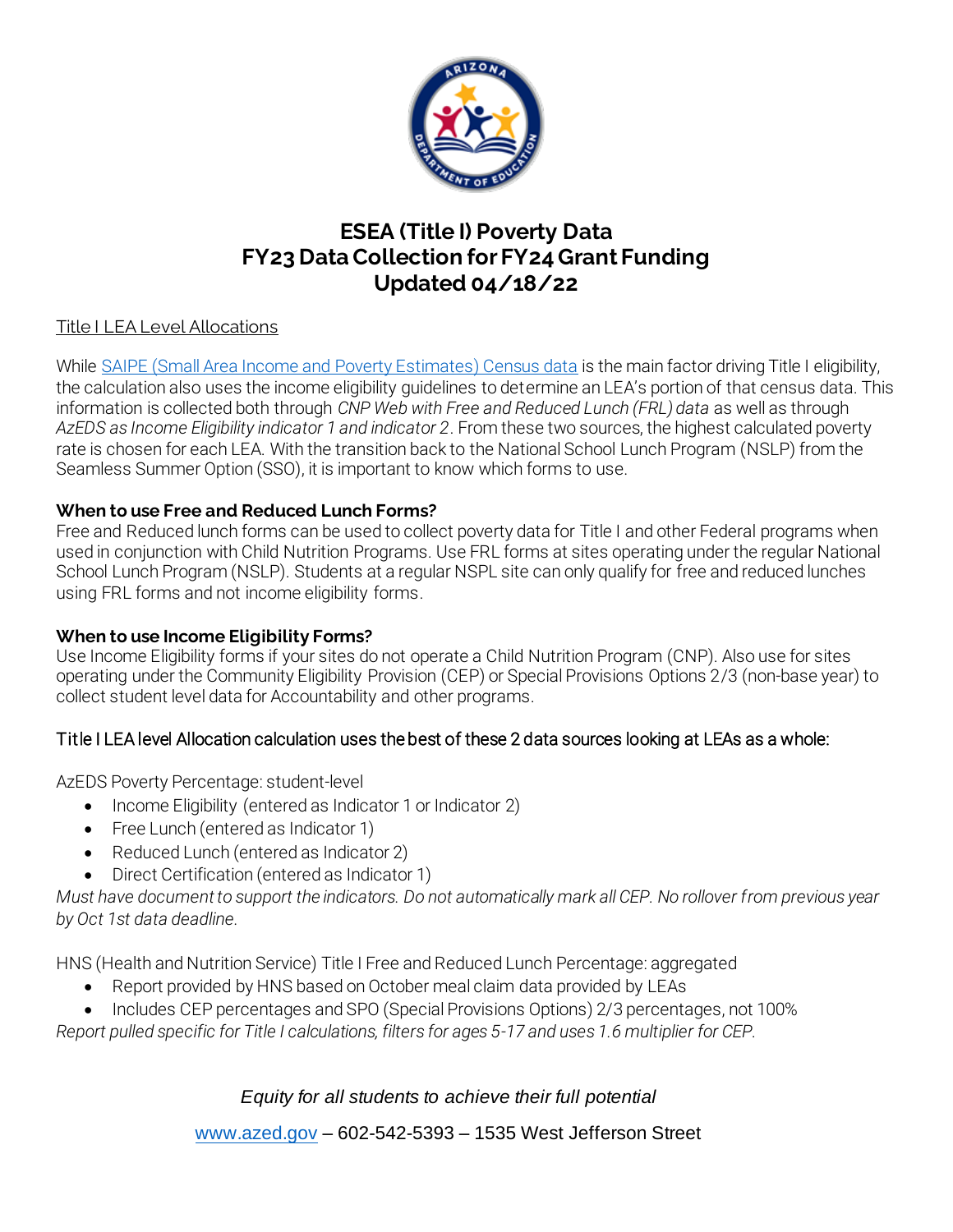# **AzEDS Data Collection**

### STEP 1: Free and Reduced Lunch Forms

## Enter Free eligibility as indicator 1 and enter Reduced eligibility as indicator 2

Even though students may be marked as Free or Reduced within the Student Information System (SIS), they must also be marked with an Income Eligibility indicator (1 or 2) for that poverty information to be sent to AzEDS. You may need to check with your SIS vendor on your system setup to ensure these steps are happening correctly.

### STEP2: ESEA (Title I) Income Eligibility Forms Enter as indicator 1 or indicator 2 as selected on form

The LEA may choose to send home Income Eligibility forms *(English)*/ Income Eligibility form *(Spanish)* as an alternative method to collecting poverty data. In the SIS, students are marked as either indicator 1 (free) or indicator 2 (reduced). Electronic signatures can be utilized for income eligibility. See FAQ for more information.

Please remember that if Income Eligibility forms are collected, the cost of the alternate income application disbursal, collection and processing *cannot* be paid from the nonprofit school food service account.

## STEP 3: Direct Certification

### Enter as indicator 1

Direct Certification, accessible through ADE Connect, matches students who are eligible through SNAP, TANF, Foster Care, Homeless, Food Distribution Program on Indian Reservations and MEPS/Medicare/Medicaid, without families having to submit a form.

If a school chooses to use a combination of Direct Certification and the Income Eligibility Forms, it is important to send the Income Eligibility form to all students so as not to overtly identify students in poverty.

## Key Points

- LEA level allocations are based on the LEA/District's overall poverty percentage; therefore, it is important to collect poverty data for all your sites, even though some sites may not qualify for site level allocations.
- Check your data in AzEDS by running the Oct 1 Enrollment Report: filter for Oct 1 status and ages 5-17 to get enrollment count. Poverty count is those students who have indicator 1 or indicator 2. View microtraining video here.
- Data must be entered and validated prior to the deadline. While corrections can still be made to your AzEDS data after the deadline, the Oct 1<sup>st</sup> Title I Eligibility count will be locked.

As this data is reported at the federal level as well as the local level and used for multiple allocations and other state and federal activities (e.g., Accountability subgroup improvement calculations) it is important to supply as much student level poverty data as possible each school year. Providing services to students and supporting schools is our top priority.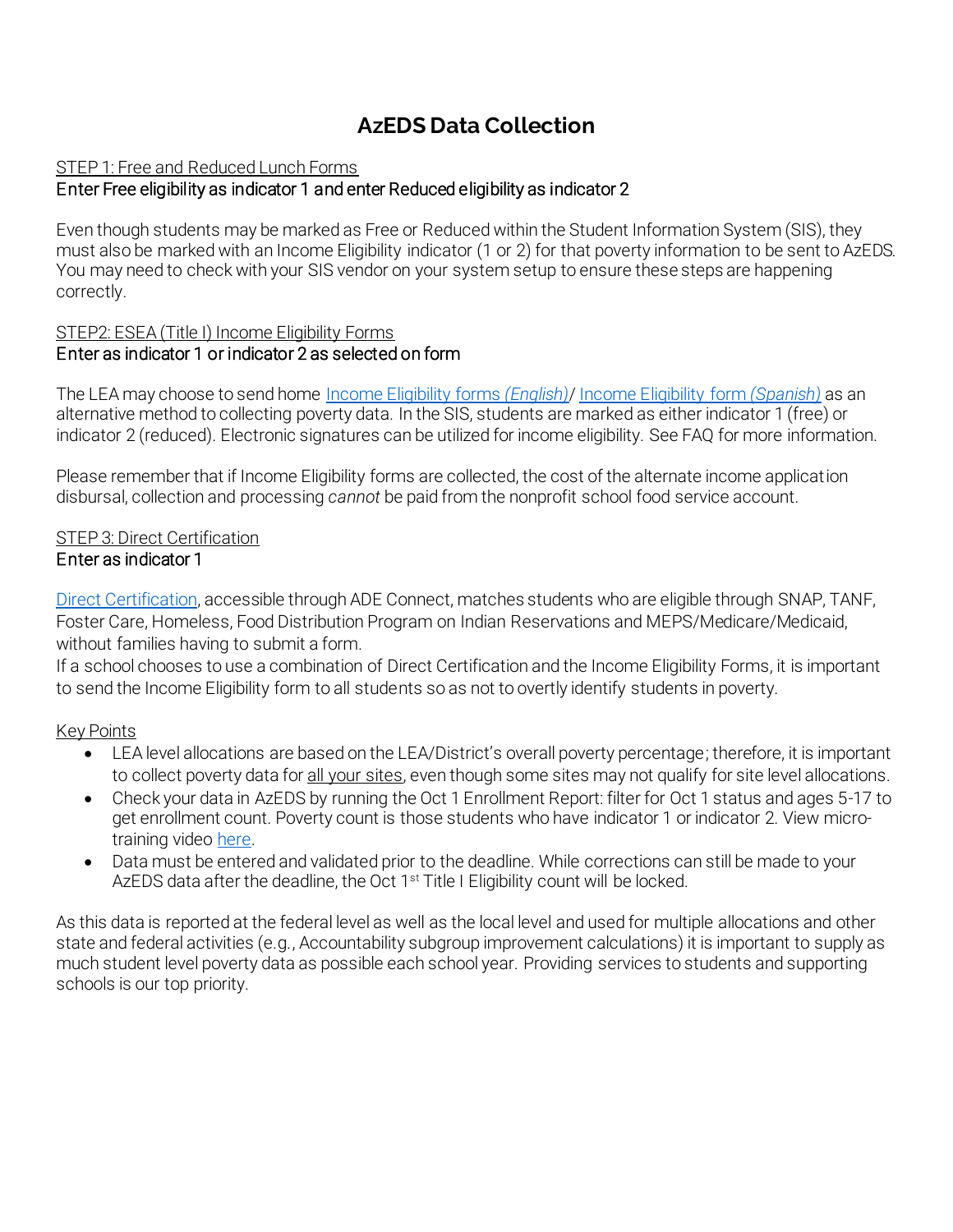# **FAQs**

#### What is the difference between Free and Reduced Lunch forms and Income Eligibility forms?

Free and Reduced lunch forms can be used to collect poverty data for Title I and other Federal programs when used in conjunction with Child Nutrition Programs. However, The United States Department of Agriculture (USDA) has previously released guidance that LEAs are prohibited from distributing and processing FRL applications *solely* to obtain household income information in order to determine the funding or benefits for programs other than the Child Nutrition Programs (*HNS#17-2021*). Therefore, Income Eligibility forms provide an alternative method of collecting the same data. Note: Free and Reduced Lunch is contingent on FRL forms (not income eligibility forms) for regular NSLP sites.

#### Can Income Eligibility forms be used with online registration?

Yes, schools may utilize digital versions of the form to collect information remotely. However, the same data as on the form must be collected and records retention policies apply.

#### Can electronic signatures be utilized?

Yes, a digital signature collected through platforms such as Google Forms or Microsoft Forms can be used to collect Income Eligibility. This resource from USDA, that describes criteria for electronic signature for SNAP, can also be applied to the Income Eligibility forms. Arizona does allow for electronic signatures through ARS §18- 106(C): "An electronic signature shall be unique to the person using it, shall be capable of reliable verification and shall be linked to a record in a manner so that if the record is changed the electronic signature is invalidated."

An example would be to build a Google Form with the Income Eligibility fillable Pdf as an attachment. The digital signature can be a typed name on the application, or a mouse click of an "I Agree" button on the Google Form. As the Google Forms are submitted, collect the submission email address and time stamp.

#### Can we continue to collect Income Eligibility data past Oct 1?

Yes, the Oct 1<sup>st</sup> Title I Eligibility Count includes students who are enrolled on October 1, but LEAs can continue to add indicator 1 and indicator 2 to those student's records through the January  $15<sup>th</sup>$  deadline.

Can Title I enrollment and eligibility data be corrected in AzEDS after January 15th? No, Data must be entered and validated prior to the deadline. While corrections can still be made to your AzEDS data after the deadline, the Oct 1st Title I Eligibility count will be locked.

#### What enrollment data is used for site level allocations (rank and serve)?

LEAs must use a consistent methodology. LEAs can use their AzEDS Oct 1<sup>st</sup> enrollment (preferred) or their 40<sup>th</sup> or 100<sup>th</sup> day ADM. Enrollment should be filtered for K-12.

What Federal regulation outlines poverty data options for site level allocations (rank and serve)? To determine the number of public school students from low-income families, section 1113(a)(5)(A) of the ESEA provides an LEA the option to use the number of public school children:

➢ Eligible for free or reduced-priced lunch (FRPL) under the Richard B. Russell National School Lunch Act (including children counted through the Community Eligibility Provision);

➢ Data from a poverty survey conducted by the LEA to replicate data usually collected under Richard B. Russell National School Lunch Act (Income Eligibility)